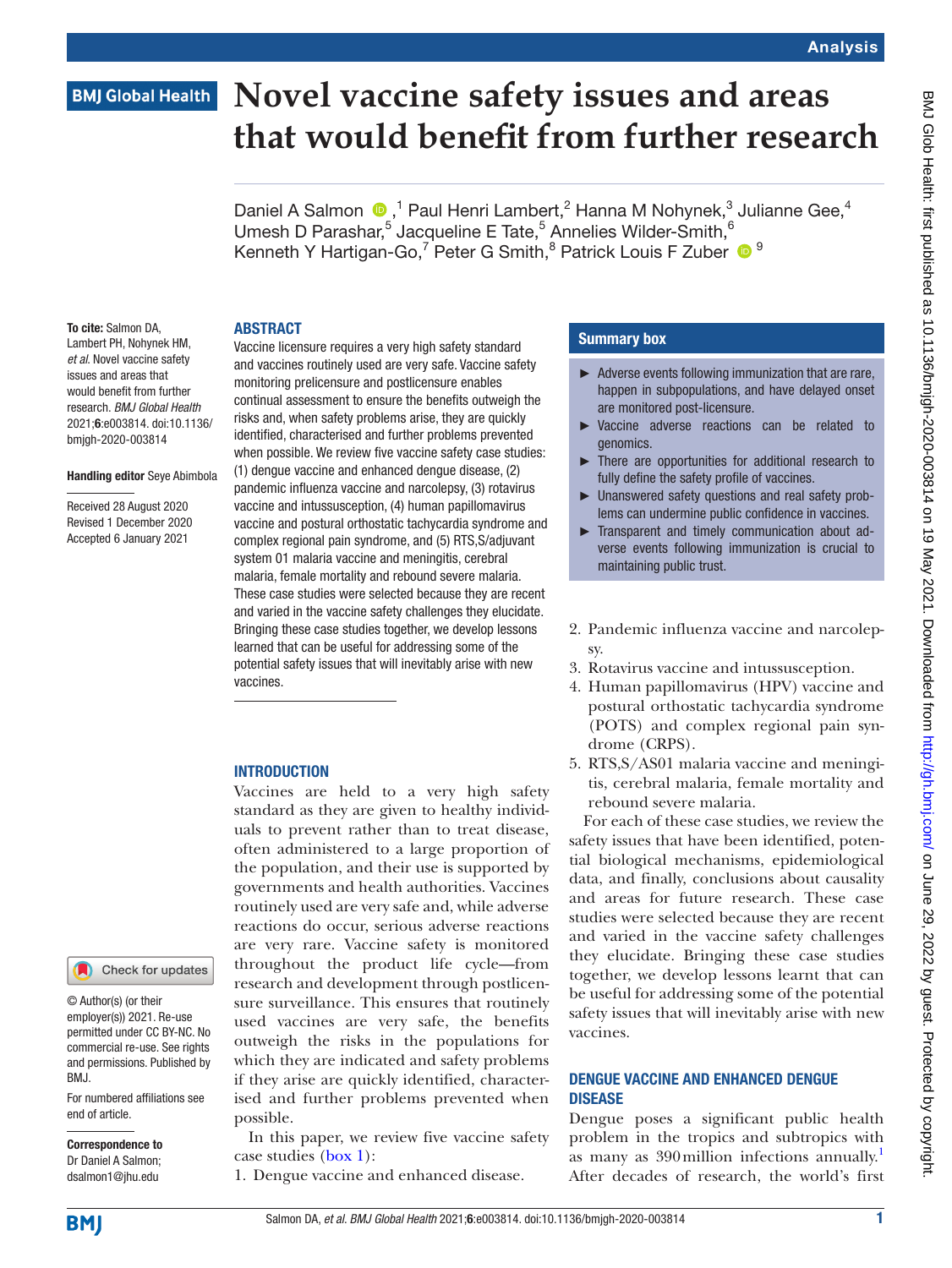### Box 1 Summary of case study elements and key lessons

#### <span id="page-1-0"></span>Dengue vaccine and enhanced dengue disease

Dengvaxia was protective for seropositive vaccinees; seronegative vaccinees had an increased risk of hospitalisation and severe dengue. Recommendations for vaccination only for dengue-seropositive people.

Key lessons: Need more understanding of impact of natural disease on vaccines.

#### Pandemic influenza vaccine and narcolepsy

Small but significant increase in narcolepsy following one adjuvanted pandemic influenza vaccine. Pandemrix in Sweden, Finland, and UK (various rates, highest 1:16 000); the Sleep Apnoea Monitoring with Non-Invasive Applications study (1:18 400).

Key lessons: Postlicensure studies in large populations with different genetic backgrounds is important. Timing of vaccination during an outbreak may be important.

#### Rotavirus vaccine and intussusception

RotaShield was the first rotavirus vaccine on the market with intussusception rates of 1:10 000 (postlicensure). Concerns of higher risk if given before 3 months led to age restriction; risk–benefit analysis led to discarding restriction. RotaShield was eventually pulled from market.

RotaTeq and Rotarix, next on the market, underwent large clinical trials with intussusception rates 1-5:100 000 in high-income and middle-income countries; Rotarix showed no elevated risks in lowincome and middle-income country (no data from RotaTeq). Key lessons: Postlicensure studies in large populations are essential. Human papillomavirus vaccine and postural orthostatic tachycardia syndrome and complex regional pain syndrome Concerns over complex regional pain syndrome and postural orthostatic tachycardia syndrome following the human papillomavirus vaccines on the market, Cervarix, Gardasil and Gardasil-9, led to lower coverage, confidence and some loss of country recommendations. Vaccine adverse event reporting system, European Medical Agency, Global Advisory Committee on Vaccine Safety and AAS and large-scale studies found no signals or patterns.

Key lessons: Postlicensure studies in large populations are essential and effective communication about safety is vital

#### RTS,S/adjuvant system 1 malaria vaccine and serious adverse events

- ► Exploratory analyses in phase 3 trial showed.
- ► Meningitis: increase risk of meningitis in two trial sites in one age group; regarded as potential signal.
- ► Cerebral malaria: increased in vaccinees versus controls.
- ► Mortality: increased mortality in vaccinated girls.
- ► Malaria: group receiving only three doses, higher severe malaria rate after 18 months versus controls, but effect ameliorated by booster dose at 18 months.

Key lessons: Postlicensure studies in large populations are essential to address potential safety signals from Phase 3 trials. Need for continuation of vaccine trials beyond initial demonstration of efficacy. If booster doses may be necessary, these should be built into the design of phase 3 trials.

dengue vaccine, chimeric yellow fever-dengue tetravalent dengue vaccine (CYD-TDV) (Dengvaxia), devel-oped by Sanofi Pasteur, was licensed in [2](#page-8-1)015.<sup>2</sup> CYD-TDV is a live attenuated recombinant tetravalent vaccine that was evaluated in phase 3 efficacy trials with a 3-dose 0, 6 and  $12$  months schedule.<sup>3</sup> Results from a comprehensive phase 3 clinical trial programme indicated that protective efficacy varied according to serostatus prior to vacci-nation and serotype.<sup>[4](#page-9-0)</sup> Vaccine-induced immunogenicity was not predictive of protective clinical efficacy, and no immune correlates (for protection or enhancing disease) were established.<sup>[4](#page-9-0)</sup>

In the phase 3 trial, excess hospitalisations for dengue were observed among vaccine recipients 2–5 years of age. Precise risk estimates according to dengue serostatus prior to vaccination could not be ascertained because of the limited numbers of samples collected at baseline. A post hoc analysis of safety and efficacy used a novel dengue anti-non-structural protein 1 (NS1) IgG ELISA on samples from month 13 to retrospectively infer baseline serostatus. These analyses showed that in seropositive trial participants aged 9–16 years, in the 66 months after administration of the first vaccine dose, the vaccine was protective. HRs, comparing vaccinated to placebo recipients, for hospitalised virologically confirmed dengue (VCD) and severe VCD, were 0.21 (95% CI 0.14 to 0.31) and 0.16 (95% CI 0.07 to 0.37), respectively. However, in seronegative participants aged 9–16 years, vaccinees had an increased risk of hospitalised and severe dengue, with corresponding HRs of 1.41 (95% CI 0.74 to 2.68) and 2.44 ( $95\%$  $95\%$  $95\%$  CI 0.47 to 12.56), respectively.<sup>5</sup> A plausible hypothesis for these findings is that the vaccine acts as a 'silent infection', so that the first natural infection in seronegative recipients is then 'secondary-like', with an associated increased risk of severe disease, whereas in seropositive recipients the first natural infection after vaccination is 'tertiary-like', which is not associated with a higher risk of severe disease.<sup>[6](#page-9-2)</sup> In December 2017, Global Advisory Committee on Vaccine Safety (GACVS) recommended that Dengvaxia should only be administered to individuals who had been previously infected with wild dengue virus.<sup>[7](#page-9-3)</sup> Based on WHO's Strategic Advisory Group of Experts (SAGE) recommendations, WHO's position published in 2018 is that for countries considering Dengvaxia vaccination as part of their dengue control programme, a prevaccination screening strategy, in which only dengue-seropositive persons are vaccinated, is recommended.<sup>8</sup>

Implementing a prevaccination screening strategy poses major challenges, including the logistics of administering a test prior to vaccination, and the additional costs. Also, because serological tests are likely to be affected by cross-reaction with other flaviviruses, it is likely to be difficult to develop highly specific and sensitive tests for prior dengue infection. In a high seroprevalence area, a test with a very high sensitivity is required, to identify most who would benefit from the vaccine, whereas in a low seroprevalence area, very high specificity is the most important feature to ensure that those at risk from vacci-nation are excluded from vaccination.<sup>[8](#page-9-4)</sup>

#### Lessons learnt from the first licensed dengue vaccine for second-generation dengue vaccines

Causality conclusions and areas for future research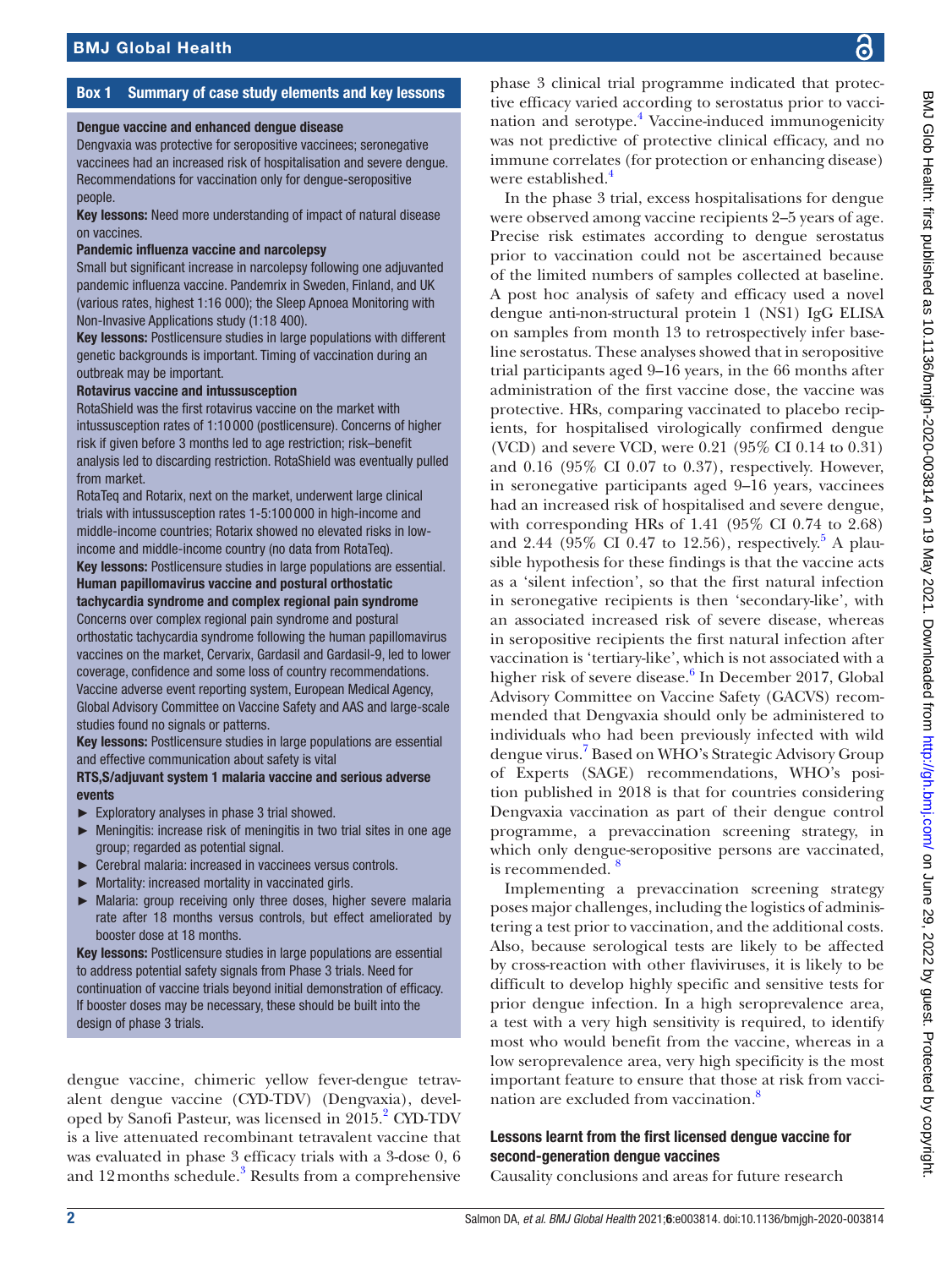A comprehensive risk management strategy and enhanced communication at the introduction of any new vaccine is critical to avoid false expectations and maintain vaccine confidence. This was particularly the case for Dengvaxia, as there were some indications and theoretical concerns about disease enhancement (antibody dependent enhancement can occur with dengue disease) when SAGE first made recommendations, before the manufacturer had conducted the postlicensure analyses, which consolidated the previous theoretical concerns and led to revised SAGE recommendations. There are also important lessons to be learnt for clinical development of second-generation live attenuated dengue vaccines (now in phase 3 trials).[9](#page-9-5) Until a surrogate or correlate of protection or risk is established, efficacy trials of dengue vaccines will need to be conducted based on a clinical endpoint. The licensure of the first dengue vaccine in several countries, though not necessarily approved for use by national public health agencies, and sponsor-requested label revision in response to a safety finding introduces additional complexities to the design and site selection for second-generation vaccine development and will require close consultation with national regulatory authorities. Dengue serostatus at baseline remains a critical variable, and safety and efficacy by serostatus should be presented in stratified analyses. Active surveillance used to assess efficacy against all dengue disease and severe dengue disease should be in place for at least 3, and preferably 5, years after the last vaccine dose. Immunogenicity and efficacy results should be interpreted in the context of potential transient immunity against the other serotypes that could wane over time and be associated with enhanced disease.

#### PANDEMIC INFLUENZA VACCINE AND NARCOLEPSY

In 2009, the A(H1N1) pandemic influenza virus (A/ H1N1pdm09) rapidly spread globally starting from Mexico. $^{10}$  $^{10}$  $^{10}$  As part of a WHO coordinated pandemic mitigation plan, manufacturers developed several monovalent adjuvanted influenza vaccines to increase immunogenicity and spare doses.<sup>11</sup> Pandemrix, an Adjuvant System 03 (AS03) adjuvanted vaccine, was available primarily in Europe. Approximately 31 million doses were administered to populations in Finland, France, Germany, Ireland, Norway, Sweden and UK. A similar AS03 adjuvanted vaccine, Arepanrix, was primarily available in Canada. Another pandemic vaccine, Focetria, an MF59 adjuvanted vaccine, was used in Europe, with approximately 6.5 million doses globally, mainly administered to populations in Italy, Netherlands and Spain.

In August 2010, the Swedish Medical Products Agency announced a possible increased risk of narcolepsy, a rare chronic sleep disorder, following Pandemrix vaccination. Soon thereafter, authorities in Finland confirmed a

similar signal.<sup>12</sup> Both countries had offered Pandemrix to more than half of their population and coverage was up to 80% among school-aged children.

After the initial safety signals in Sweden and Finland, the European Medical Agency (EMA) commissioned a signal validation study via the European Centre for Disease Prevention and Control and the Vaccine Adverse Events Monitoring and Communication consortium; a case–control approach was used.<sup>13</sup> Several other epidemiological studies, including registry-based linkage studies in Finland<sup>14</sup>and Sweden<sup>15</sup>and self-controlled case series studies in the UK, $^{16}$  were conducted to evaluate the association in Europe. Most of these studies indicated significant although small absolute risk associated with Pandemrix vaccination, translating at the highest to an attributable risk of one per 16 000 vaccinated in the susceptible age group. In Canada, a case–control study was carried out, which found a smaller risk for Arepanrix, that is, one per million vaccinated.<sup>17</sup> Also, the US CDC commissioned a global case control study, the Sleep Apnoea Monitoring with Non-Invasive Applications (SOMNIA), in 13 different study sites in 9 countries.<sup>18</sup> It did not find an increased risk for the MF59 adjuvanted vaccine Focetria or the AS03 adjuvanted Arepanrix vaccine. Due to limited sample size in the population at risk, the SOMNIA results remain inconclusive for Pandemrix. A systematic review and meta-analysis of the published studies was conducted by Sarkanen *et al*, which demonstrated a 5-fold to 14-fold increased risk in children and adolescents and a 2-fold to 7-fold increased risk in adults of narcolepsy following receipt of the Pandemrix vaccine, and an attributable risk of 1 per 18400 vaccinated. The risk has remained elevated for 24 months in the susceptible age groups in those countries where follow-up studies were done, that is, Sweden, Finland and the UK.<sup>19</sup>

Understanding the pathogenesis of the vaccinationassociated narcolepsy would be of particular importance for future pandemic vaccination strategies. Narcolepsy is likely to be immune-mediated in view of the association of the disease with the HLA-DQB1\*06: 02 haplotype. $20$  In the case of vaccination associated narcolepsy; however, there is still scarce evidence of an autoimmune process.

In addition, there is growing evidence for an aetiological role of natural influenza viral infection, as suggested by the peak of narcolepsy observed in China<sup>21</sup> and Taiwan following the A/H1N109 outbreak in non-vaccinated populations.[22](#page-9-18) During the 2009 pandemic, with the delay in the availability vaccines, there was considerable circulation of the pandemic virus in some countries before the vaccine was introduced. Thus, it was extremely difficult to sort out whether many of the immunised subjects had previously been infected with the wild-type H1N1 pandemic strain, and particularly in those vaccinees that ultimately developed narcolepsy. It should be noted that in Nordic European countries, the pandemic peak overlapped or immediately preceded vaccine implementation.<sup>23</sup> In Norway, serological studies indicated that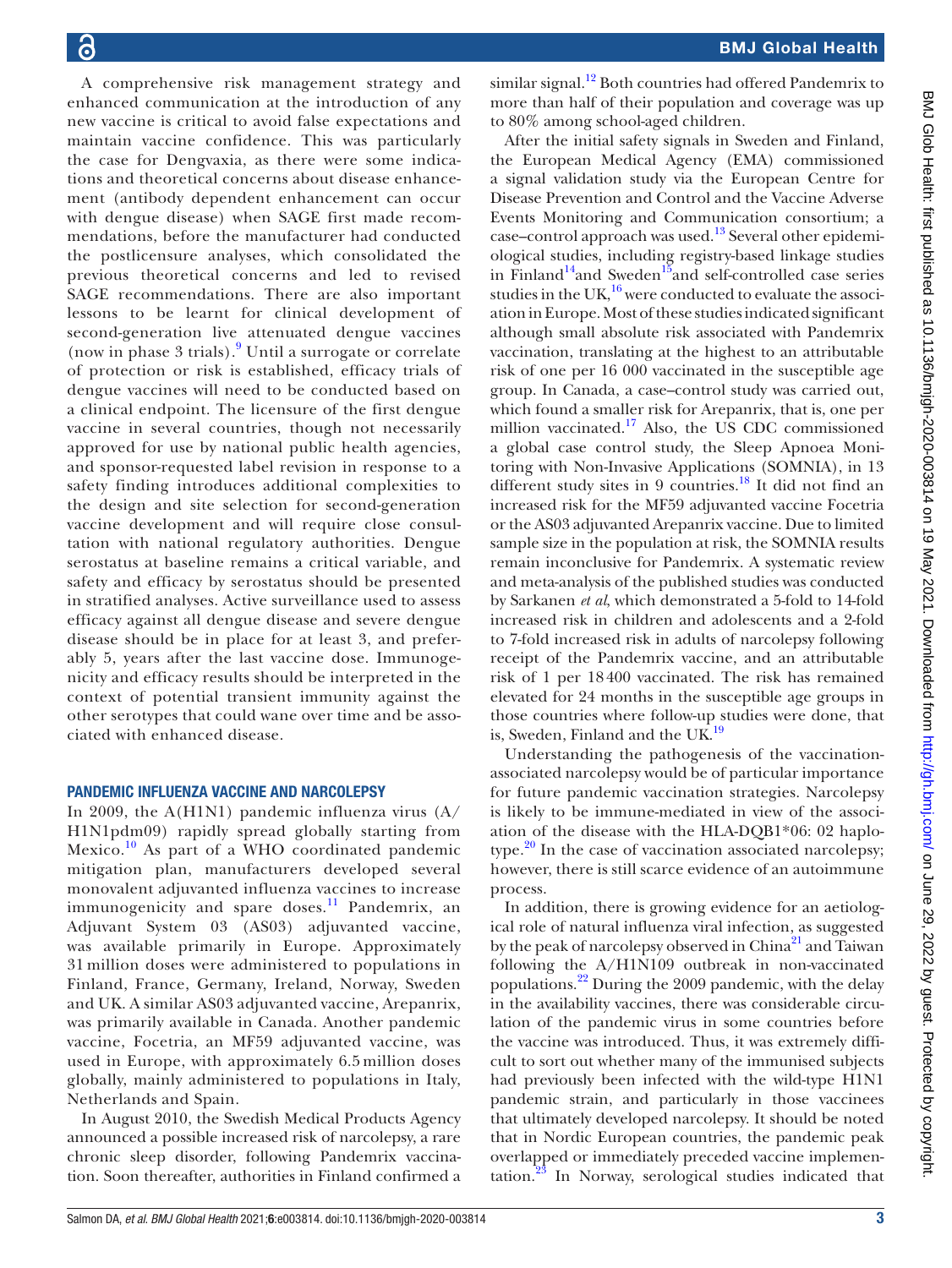

Figure 1 Kinetics of 2009 pH1N1 influenza outbreak and vaccination coverage in Norway.

vaccination of school-aged children peaked shortly after the peak of disease<sup>24</sup> [\(figure](#page-3-0) 1).

It was hypothesised that in some rare patients infected by H1N1/09 influenza, viruses may migrate through the olfactory pathway to the hypothalamus and infect hypocretin producing neurons. By itself this may cause some neuronal damage, likely amplified by natural CD8 (cluster of differentiation 8) responses to viral antigens. The administration of a strongly adjuvanted influenza vaccine at the time or soon after infection could considerably amplify the CD8 response and its pathogenicity

<span id="page-3-0"></span>[\(figure](#page-3-1) 2). $25$  Timing of vaccination in relation to the outbreak may be critical.

#### Causality conclusion and areas for future research

At present, the association between narcolepsy and Pandemrix vaccination has been well established.<sup>19</sup> The exact mechanism of causality, that is, what actually causes the damage to hypocretin neurons, is not well understood. In the Nordic countries, where approximately 2000 vaccinated persons are estimated to have been permanently affected, the interpretation is that Pandemrix contributed



<span id="page-3-1"></span>Figure 2 The two-hit hypothesis—a possible mechanism for an enhanced risk for narcolepsy following 2009pH1N1.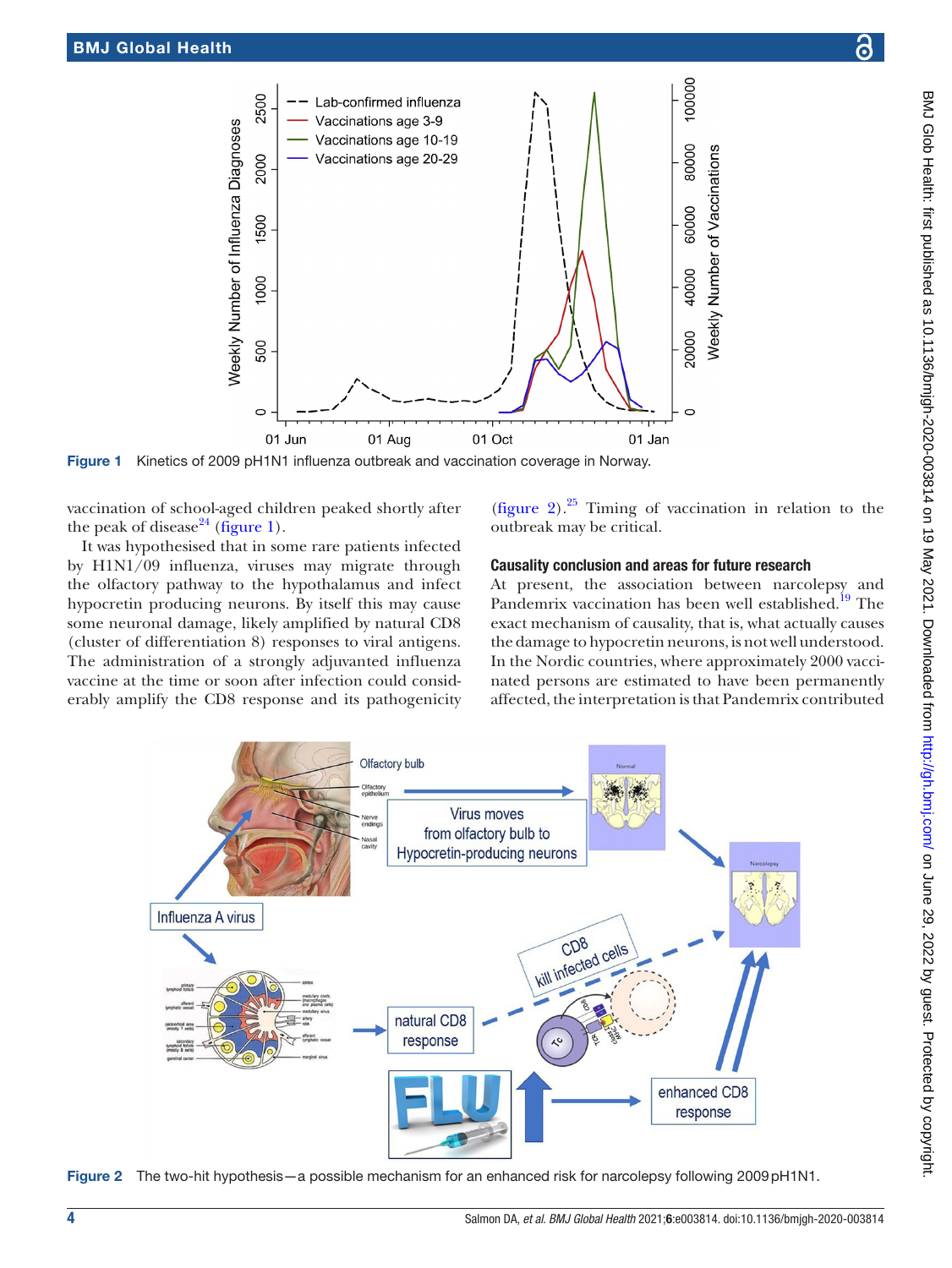to the onset of narcolepsy, but that other factors also played a role. This interpretation has also been accepted by the authorities in charge of vaccine injury compensation programmes in these countries, but not necessarily elsewhere[.26](#page-9-22) It also has been agreed that such a rare event would not have been detected a priori in phase 3 human clinical trials. The handling of this incident by scientists, medical authorities, and media have resulted in a significant drop in influenza vaccination coverage among children and distrust in authorities in charge of routine vaccination programmes in the most affected countries. As of 2020, there is no Pandemrix vaccine in use. The adjuvant AS03, however, has been stockpiled for future pandemic use, and now forms part of the scientific development of at least one vaccine candidate against COVID-19. It is evident that there will be future influenza and other pandemics; in that light it is important that research be continued to better understand the possible biological mechanisms of what happened.<sup>[27](#page-9-23)</sup>

#### ROTAVIRUS VACCINATION AND INTUSSUSCEPTION

In 1999, the first licensed rotavirus vaccine, RotaShield (Wyeth), was withdrawn from the US market (about 14 months after it was licensed) shortly after its introduction because it was associated with intussusception at an estimated rate of 1 case per  $10000$  vaccinated infants.,  $2829,30$  $2829,30$  $2829,30$ While the prelicensure trials with  $\sim$ 10000 total subjects were unlikely to have identified this risk because of power limitations for this sample size, intussusception was listed as a potential adverse event because of a few reported cases during the prelicensure clinical trials and careful postlicensure monitoring was conducted[.31](#page-9-27)[32](#page-9-28) Because of the RotaShield experience, the next generation of live-oral rotavirus vaccines—RotaTeq (Merck, West Point, Pennsylvania, USA) and Rotarix (GlaxoSmithKline, Rixensart, Belgium)—each underwent large clinical trials involving

60000–70 000 infants to detect a low risk of intussusception. No elevated risk was found with either vaccine in the trials; both were subsequently recommended by WHO for global use starting in 2006.[33](#page-9-29)

As millions of infants have been vaccinated in routine programmatic use, a low risk of ~1–5 excess intussusception cases per 100000 infants after the first dose of vaccine has been identified in postlicensure evaluations with both RotaTeq and Rotarix in several high-income and middle-income countries ([figure](#page-4-0)  $3)$ ,  $3^{3435,36,37,38,39,40}$  $3^{3435,36,37,38,39,40}$  $3^{3435,36,37,38,39,40}$  $3^{3435,36,37,38,39,40}$  $3^{3435,36,37,38,39,40}$  $3^{3435,36,37,38,39,40}$  $3^{3435,36,37,38,39,40}$  $3^{3435,36,37,38,39,40}$  $3^{3435,36,37,38,39,40}$  $3^{3435,36,37,38,39,40}$  $3^{3435,36,37,38,39,40}$ However, given that the health benefits of rotavirus vaccination greatly exceed this small risk, country and global policymakers continue to recommend routine use of rotavirus vaccines [\(table](#page-5-0) 1). $^{41}$  $^{41}$  $^{41}$  Of note, an evaluation in seven African countries using Rotarix, the only data available to date from low-income countries, did not show any increased risk of intussusception.<sup>42</sup> Similarly, in a separate evaluation in South Africa, no increased risk of intussusception was observed after Rotarix vaccination.<sup>43</sup> Given differences in intussusception epidemiology by region, additional data are needed to assess whether intussusception risk varies by geographic and socioeconomic setting.

The biological mechanisms for the association between rotavirus vaccines and intussusception are not fully understood. Studies in mice demonstrated that, despite the induction of intestinal lymphoid hyperplasia following wild-type rotavirus infection, lymphoid hyperplasia is not required as a lead point for rotavirus-induced intussusception.<sup>44</sup> Mice studies also showed that changes in intestinal motility resulting from intestinal inflammation and cytokine induction may contribute to intussusception, although how well these data apply to humans is unclear.<sup>45</sup> Regardless of mechanism, the finding that intussusception risk appears greatest in the 3–7 days after administration of the first rotavirus vaccine dose suggest that it is related to intestinal replication of the orally



<span id="page-4-0"></span>Figure 3 Relative incidence of intussusception from self-controlled case-series analyses in the 1–7 days following dose 1 and dose 2 of rotavirus vaccine by country.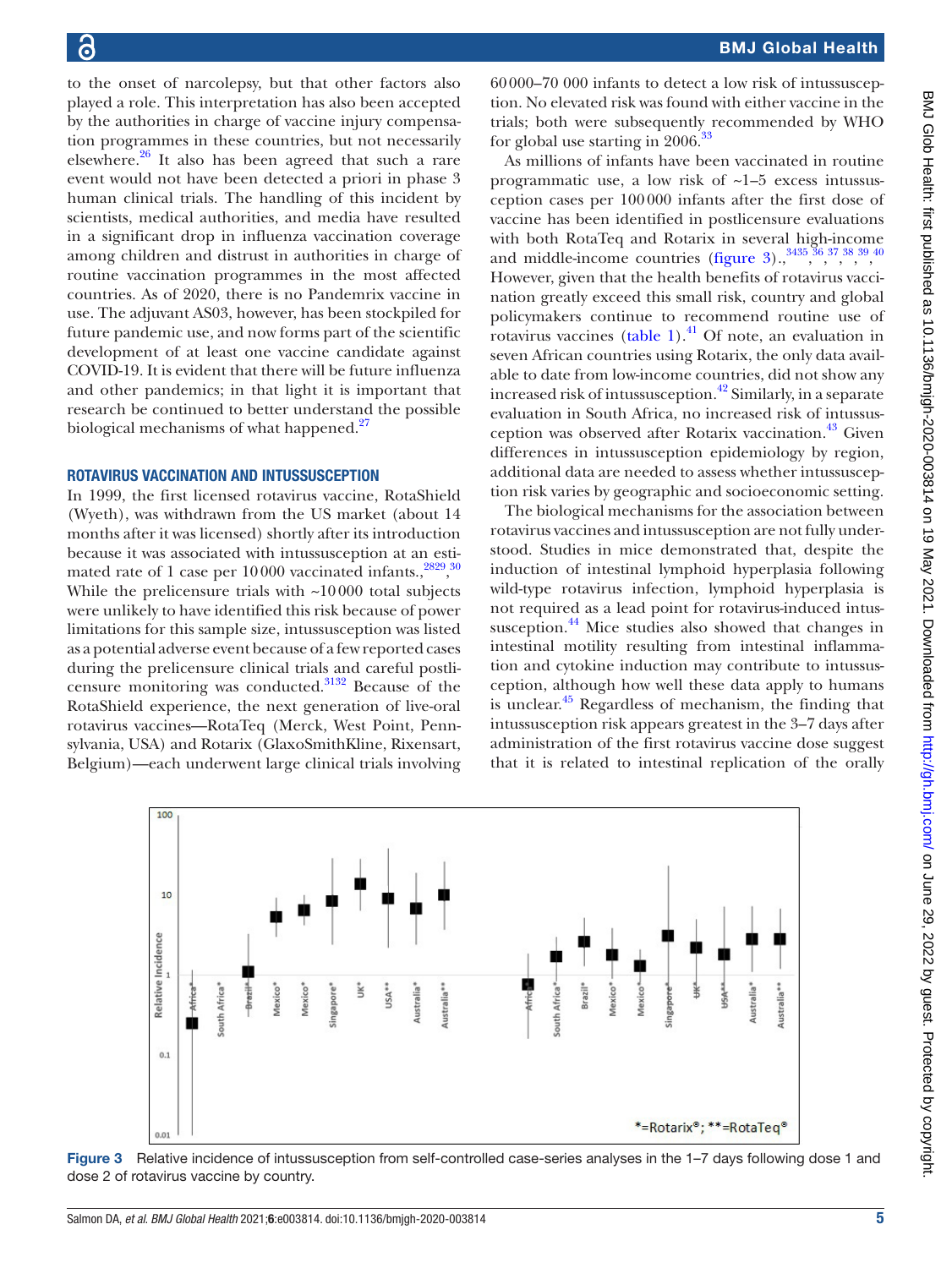| BMJ Qlob Health: first published as 10.1136/bmjgh-2020-003814 on 19 May 2021. Downloaded frou |
|-----------------------------------------------------------------------------------------------|
|                                                                                               |
|                                                                                               |
|                                                                                               |
|                                                                                               |
|                                                                                               |
|                                                                                               |
| bloodpal from b#n.l/ab                                                                        |
|                                                                                               |
|                                                                                               |
|                                                                                               |
|                                                                                               |
|                                                                                               |
|                                                                                               |
|                                                                                               |
|                                                                                               |
|                                                                                               |
|                                                                                               |
|                                                                                               |
|                                                                                               |
| こ クニ・クロニク イク・イクワイ ブッ とうつうこ こうこうりょく ファ クリアンこ                                                   |
|                                                                                               |
|                                                                                               |
|                                                                                               |
|                                                                                               |
|                                                                                               |
|                                                                                               |

<span id="page-5-0"></span>

| Table 1 Risk-benefit of rotavirus vaccination by country on rotavirus hospitalisations and deaths and associated |
|------------------------------------------------------------------------------------------------------------------|
| intussusception risk for one vaccinated birth cohort to age 5 years                                              |

| Country                 | <b>Vaccine</b><br>evaluated | Vaccine dose(s) | <b>Overall</b><br>attributable risk* | <b>Rotavirus outcomes</b><br>averted            | <b>Intussusception outcomes</b><br>caused           |
|-------------------------|-----------------------------|-----------------|--------------------------------------|-------------------------------------------------|-----------------------------------------------------|
| Mexico <sup>34</sup>    | Rotarix                     | Dose 1 only     | $2.0 - 3.7$                          | Hospitalisations: 11551<br>Deaths: 663          | <b>Hospitalisations: 41</b><br>Deaths: 2            |
| Brazil <sup>34</sup>    | Rotarix                     | Dose 2 only     | 1.5                                  | Hospitalisations: 69572<br>Deaths: 640          | Hospitalisations: 55<br>Deaths: 3                   |
| Australia <sup>35</sup> | Rotarix                     | Doses 1 and 2   | 4.3                                  | Hospitalisations: 6528<br>Deaths: not reported  | <b>Hospitalisations: 14</b><br>Deaths: not reported |
|                         | RotaTeg                     | Doses 1 and 2   | 7.0                                  |                                                 |                                                     |
| USA <sup>36 39</sup>    | Rotarix                     | Doses 1 and 2   | 5.3                                  | Hospitalisations: 53444                         | Hospitalisations: 35-166<br>Deaths: 0.1-0.5         |
|                         |                             | Dose 2 only     | 7.3                                  | Deaths: 14                                      |                                                     |
|                         | RotaTeg                     | Dose 1 only     | $0.7 - 1.5$                          | Not reported                                    | Not reported                                        |
| England <sup>40</sup>   | Rotarix                     | Dose 1 only     | 1.68                                 | Hospitalisations: 25000<br>Deaths: not reported | <b>Hospitalisations: 21</b><br>Deaths: not reported |

Note: Table adapted from Reference. [87](#page-10-4)

\*Excess intussusception cases per 100000 vaccinated infants.

administered live vaccine virus, which also peaks in the same interval after the first vaccine dose. This might also explain the apparent lack of intussusception risk seen in the African evaluations, as both the immune response to vaccination and levels of vaccine virus shedding in stools are substantially lower in infants from low-income and middle-income countries (LMICs) versus high-income countries[.46](#page-9-42)

Although debated, some evidence suggested a potentially higher risk of intussusception among children administered the first RotaShield dose at age >3 months.[47](#page-9-43)[48](#page-9-44) [49](#page-9-45) Because of this concern, age restrictions were initially recommended for rotavirus vaccines—the first dose to be administered no later than 15 weeks of age and the last dose no later than  $32$  weeks.<sup>[50](#page-9-46)</sup> However, these age restrictions could potentially disqualify a substantial number of children from receiving rotavirus vaccination, particularly in LMICs where delays in vaccine administration are common. Consequently, the risk–benefit of rotavirus vaccination with and without age restrictions was re-examined. This analysis showed that, compared with an age-restricted schedule, rotavirus vaccination without age restrictions could prevent an additional 47200 rotavirus deaths while potentially causing an additional 294 intussusception deaths in LMICs. $51$  Given these risk–benefit considerations, WHO recommended removal of age restrictions for rotavirus vaccination in LMICs, although administration of the first dose of rotavirus vaccine as soon as possible after 6 weeks of age is still recommended to maximise the net benefits of vaccination.<sup>[29](#page-9-25)</sup>

#### Causality conclusion and areas for future research

Whether the short-term increased risk of intussusception immediately after vaccination translates into an overall population-level increase in intussusception is unknown. Some have hypothesised that vaccination may simply 'trigger' intussusception earlier in some infants among whom intussusception would have occurred anyway

later in infancy, and thus, there may be a compensatory decline later in life.<sup>52</sup> Also, given that intussusception has been associated with three biologically different live-oral rotavirus vaccines, it has been hypothesised that wild-type rotavirus infection could be a cause of intussusception and vaccination may protect against rotavirus-induced intussusception. $53$  In the USA, population-level data postvaccine introduction do not show an overall increase in intussusception rates among infants despite a small increase in the 8–14weeks age group when the first dose is administered.,[53](#page-9-49)[54](#page-9-50) Furthermore, no long-term increased risk of intussusception in the year after vaccination was observed among rotavirus vaccinated vs unvaccinated infants; instead, a trend towards decreased long-term risk was seen. $^{55}$  $^{55}$  $^{55}$  More data are needed to fully understand the overall population-level impact of rotavirus vaccination on intussusception risk.

In 2018, two new live-oral rotavirus vaccines—Rotavac (Bharat Biotech, Hyderabad, India) and Rotasiil (Serum Institute of India, Pune, India)—were prequalified by WHO. Prelicensure trials of these vaccines that included ~5000 infants each were primarily designed to examine vaccine efficacy[.56](#page-9-52)[57](#page-10-0)[58](#page-10-1) Consequently, as larger numbers of infants are immunised with these vaccine in different geographical locations, generating post-licensure intussusception data for these vaccines is a priority.

#### HPV VACCINE AND POTS AND CRPS

HPV vaccines are powerful tools for preventing cervical cancers and other HPV-related diseases worldwide. Three HPV vaccines are licensed: bivalent (2vHPV, Cervarix), quadrivalent (4vHPV, Gardasil) and 9-valent vaccines (9vHPV, Gardasil-9). Since 2006, HPV vaccines have been licensed in over 90 countries.<sup>59</sup> Substantial reassuring vaccine safety data have been accumulated from pre-licensure trials as well as postlicensure monitoring and evaluations. $\frac{60}{9}$  $\frac{60}{9}$  $\frac{60}{9}$  Syncope and anaphylaxis are known,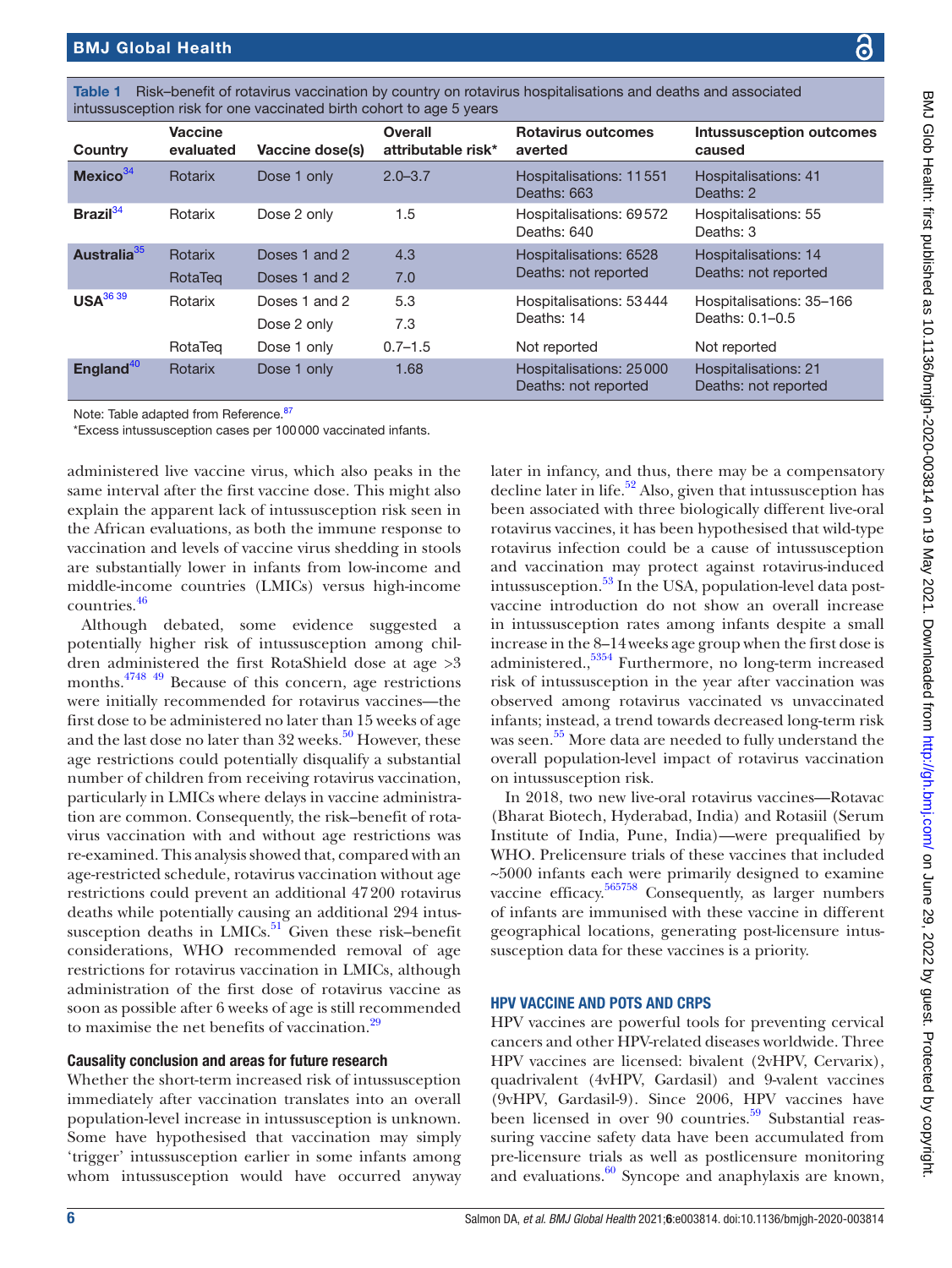rare adverse events following HPV vaccination. Despite a favourable safety profile, concerns about safety have impacted the acceptability of HPV vaccines in some countries. A variety of safety concerns have been raised and investigated for HPV vaccine; two safety concerns include CRPS and POTS. Both syndromes have created challenges for national immunisation programmes, especially in Japan, Denmark and Ireland, resulting in decreased public confidence, decreased coverage rates and/or withdrawal of national HPV vaccination recom-mendations.<sup>[61](#page-10-5)</sup>

The biological mechanisms of CRPS and POTS are not well understood. CRPS is a rare chronic pain disorder that affects one part of the body and is disproportionate to the intensity of any injury or tissue damage. $61$  It is typically precipitated by trauma, exposure or illness causing nerve or tissue injury and is commonly associated with autonomic nervous dysfunction. $62$  POTS is a form of dysautonomia that is characterised by orthostatic intolerance and often accompanied by a range of other symptoms, including headache, other aches and pain, fatigue and nausea. $62$  Both CRPS and POTS are diagnostically challenging syndromes with unclear heterogeneous aetiology and onset. While the two syndromes are clinically distinct, symptoms often overlap with each other and with other conditions, such as chronic fatigue syndrome and fibromyalgia. Both are known to occur in adolescence and early adulthood.[63](#page-10-7) Estimated incidence rates for CRPS and POTS are 6.28 per 100000 person-years and 10.1 per 100 000 person-years, respectively.<sup>[64](#page-10-8)</sup>

Published case reports of these syndromes following HPV vaccination have garnered media attention, contributing to public concern about HPV vaccination. Efforts to describe dysautonomia symptoms following HPV vaccination have included studies with small samples and some have included cases recruited from clinics that evaluate persons with an existing concern of HPV vaccine-induced illness or online sites discussing HPV vaccine injury.[65](#page-10-9)[66](#page-10-10)[67](#page-10-11) The generalisability and validity of these studies are unknown. Few data are available from large population-based studies. Two large US data mining studies did not identify any signals for CRPS or POTS.,<sup>[68](#page-10-12)[69](#page-10-13)</sup> Monitoring from the US Vaccine Adverse Event Reporting System found few reports of CRPS or POTS and no patterns to suggest a causal association with either Cervarix, Gardasil, or Gardasil-9.[70](#page-10-14)[71](#page-10-15)[72](#page-10-16) An extensive review of GlaxoSmithKline's safety database for CRPS following Cervarix also did not find an increase in the incidence of CRPS following vaccination.<sup>73</sup> In 2015, the EMA conducted a detailed expert review of CRPS and POTS following HPV vaccines from a variety of data sources and concluded that the available evidence does not support that CRPS or POTS are caused by HPV vaccine.<sup>74</sup> In 2017, after a review of available data, WHO's GACVS found no new evidence for a causal association between HPV vaccines and CRPS and POTS.<sup>75</sup> More recently, the American Autonomic Society published a position statement concluding that there are no data to

support a causal relationship between HPV vaccination and CRPS and POTS.<sup>[54](#page-9-50)</sup>

#### Causality conclusion and areas for future research

Despite the reassuring data available finding no association between HPV vaccines and CRPS and POTS concerns continue to challenge immunisation programmes. Background rates in populations aged 9–26 years (the recommended age group for HPV vaccine) would be helpful to determine if CRPS and POTS cases observed following HPV vaccination exceed what is expected. Quality population-based epidemiological studies with medical record validation can also serve as reliable resources to more convincingly evaluate whether HPV vaccination affects the risk of CRPS or POTS. Lastly, improved communication about vaccine safety is essential in maintaining the public's confidence in vaccines.

#### RTS,S/AS01 MALARIA VACCINE AND MENINGITIS, CEREBRAL MALARIA, FEMALE MORTALITY AND REBOUND SEVERE MALARIA

RTS,S/AS01E is a recombinant yeast-expressed subunit malaria vaccine using the hepatitis B surface antigen as a matrix carrier for epitopes derived from the *Plasmodium falciparum* circumsporozoite protein formulated with a proprietary AS01E. The phase 3 trial of the vaccine included ~9000 children aged 5–17 months and 6500 infants aged 6–12 weeks, enrolled at 11 centres in seven countries in sub-Saharan Africa. Participants were randomly assigned (1:1:1) at first vaccination to receive three doses of RTS,S/AS01E at months 0, 1, 2 and 20; three doses of RTS,S/AS01E and a dose of comparator vaccine at month 20; or a comparator vaccine at months 0, 1, 2 and 20. Cases of clinical and severe malaria were captured through passive surveillance and any serious adverse events were also recorded. Children were followed up for at least 3years after the first vaccine dose[.76](#page-10-20) The vaccine was efficacious against clinical malaria in both age groups but had higher efficacy in the older age group. Protection was relatively high after the first vaccine course but declined with time since vaccination, with little residual protection two or more years after vaccination. Protection was boosted by the fourth vaccine dose but protection against severe malaria over the whole trial period was demonstrated only in the older age group among children who received four vaccine doses.

Following the trial, the EMA gave the vaccine a positive scientific opinion $^{77}$  and the two WHO policy committees on vaccination and malaria (SAGE and Malaria Policy Advisory Committee, MPAC, respectively) recommended pilot implementation studies in children from the age of 5 months. These were started in Malawi, Ghana and Kenya in 2019.<sup>[78](#page-10-22)</sup>

#### Safety concerns arising from the phase 3 trial

Meningitis: Among children in the older age group, there was an excess of cases of meningitis in those who received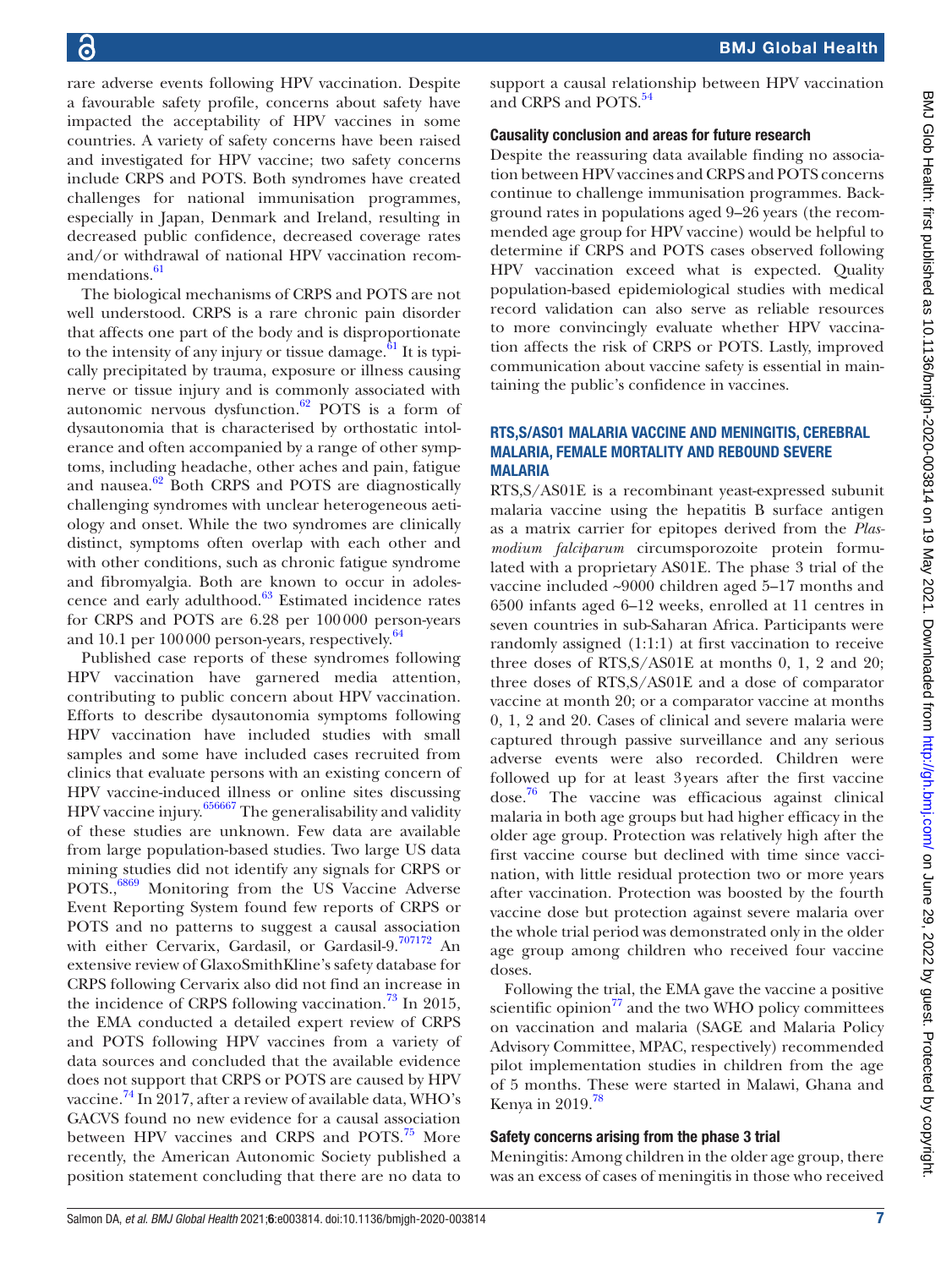RTS,S/AS01E (with or without a fourth dose) compared with the control group (10, 11 and 1 case, respectively). An excess was not observed in the younger age group (6, 7 and 6 cases, respectively). The cases showed no temporal association with vaccination and included a mixture of aetiologies. Most cases were reported from two trial sites.<sup>79</sup> GACVS concluded that meningitis should be regarded as a potential signal which requires further assessment postlicensure.<sup>80</sup>

Cerebral malaria: In the older age group, there was an excess of cerebral malaria in the 4 and 3 dose groups compared with the control group (19, 24 and 10 cases, respectively). Cases showed no clustering with respect to dates of vaccination and no excess was seen in the younger age group (6, 7 and 7 cases, respectively).

Female mortality: Mortality was not a primary endpoint in the phase 3 trial as it was expected (and observed) $81$ that this would be low in a carefully monitored trial. In the older age group, overall mortality was higher in the two vaccinated groups than in the control group (112 deaths vs 46 (2:1 ratio)) but not significantly so, and the same was true in the younger age group (105 deaths vs 42 (2:1 ratio)). However, in a post hoc analysis, while boys mortality rates were lower among those vaccinated than in the control group (older age group 1.5% vs 2.0%; younger age group 2.2% vs 2.4%), girls mortality rates were higher among those vaccinated (older age group 2.3% vs 1.1%; younger age group 2.6% vs  $1.5\%$ ).<sup>[82](#page-10-26)</sup> There was no explanatory pattern for the gender imbalances among causes of death ascertained by verbal autopsies.<sup>67</sup>

Rebound malaria: In the older age group there was a reduced risk of severe malaria between the first vaccine course (three doses) and the time of the fourth dose. After the fourth dose, the rate of severe malaria was similar to that in the control group. However, in those who received only three doses, after 18 months the incidence of severe malaria was higher than in the control group, and over the whole trial period the incidence of severe malaria was similar in the three-dose group as in the control group. This raised two potential longer-term safety concerns. First that the incidence of severe malaria in the three-dose group would exceed that in the control group in the longer term and, second, that there may be a similar 'rebound' in the four-dose group after a longer time interval. However, no evidence of these potential effects was seen in a study in which children in the trial from a subset of 3 trial sites were followed up for 7 years postvaccination.<sup>83</sup>

#### Causality conclusion and areas for future research

RTS,S/AS01 was reviewed comprehensively by the EMA, and although they are not empowered to licence a vaccine that is not intended for use in the European Union, the 'positive scientific opinion' they gave indicated that the vaccine satisfied the criteria for licensure. $84$  Generally, when a vaccine has been licensed, potential safety concerns would be addressed through the manufacturers postmarketing risk management. The recommendation

from SAGE and MPAC for pilot implementation studies before more widespread use was a novel approach.<sup>[85](#page-10-29)</sup> As well as assessing impact and delivery feasibility in programmatic conditions, the pilot studies have been powered to address the safety concerns related to menin-gitis, cerebral malaria and gender-specific mortality.<sup>[86](#page-10-30)</sup>

Except for the possibility of rebound malaria, there are no clear biological mechanisms to explain any of the other safety signals observed and the possibility that they were chance findings cannot be excluded.

Evaluation by regulators and investigators of data gathered in the pilot studies in the three implementing countries will be key to the risk–benefit assessment for the eventual expanded use of RTS,S/AS01E in vaccination programmes in sub-Saharan Africa.

#### **CONCLUSIONS**

#### **Lessons learnt for vaccine safety in genreal and opportunities for future reserarech**

Vaccine safety science must be proactive and timely, and conducted with rigour, objectivity and transparency. Vaccine safety concerns are often for outcomes that seem to be increasing in incidence, have poorly understood aetiology and are concerning to the public. When new or unexpected adverse events following immunisation (AEFI) occur, it is helpful to have case definitions already available or quickly developed. Poor understanding of disease aetiology and limitations in disease diagnostics hamper vaccine safety studies as exemplified by POTS and CRPS. Such diseases often end up with rapid consultations from experts not typically engaged in vaccine safety monitoring. It is important to have mechanisms in place to rapidly engage expertise in the AEFI of interest. The HPV/POTS-CRPS situation also exemplifies the importance of rigorous and timely studies. Quality population-based epidemiological studies with medical record outcome validation would provide far more conclusive evidence than we currently have, yet several countries have already experienced drops in immunisation coverage because of these issues. Good science takes time, whereas anecdotes and misinformation spread quickly. It is advisable for vaccine safety science to inform the public's views, rather than try to change views that have already been formed. Strong infrastructure, adequate funding and a willingness to address public concerns from the scientific community can improve the timelines of rigorous safety science and its ability to impact public views and vaccination decisions.

Most AEFIs that are causally linked with vaccination occur within a few weeks after vaccination (eg, narcolepsy following pandemic influenza vaccination, intussusception following rotavirus vaccination). Such temporal associations tend to suggest plausibility of causal associations, but there are important caveats. First, in passive surveillance systems, AEFIs purported to be related to vaccination are most likely to be reported if they occur close to the time of vaccination. Events occurring more distant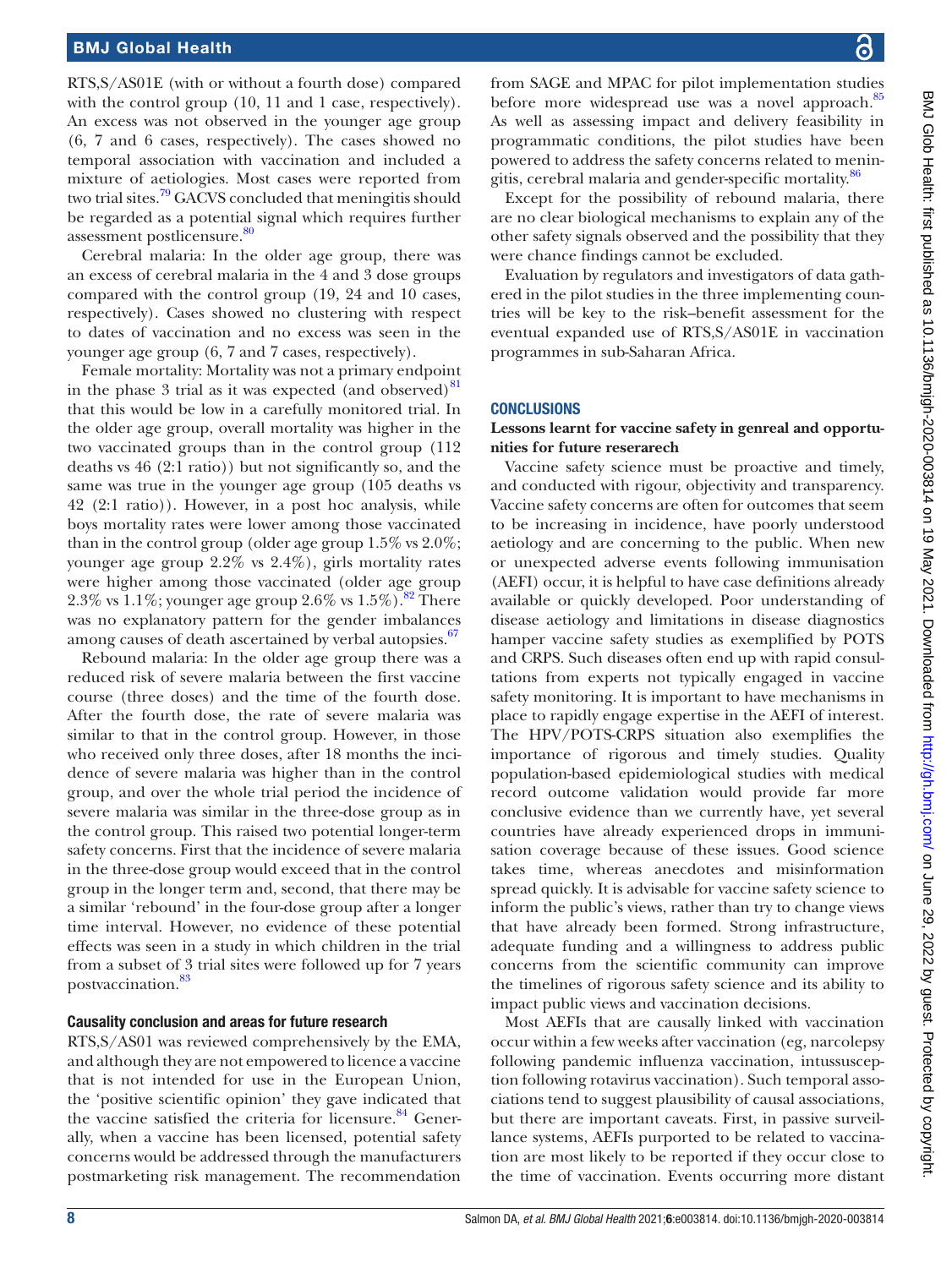from vaccination may not be reported, even if they are truly causally related. Temporal association may be falsely interpreted as causal, particularly for health outcomes that vary in incidence with age if an age group with a high incidence happens to be around the age at which a vaccine is introduced.

AEFIs that occur with no clear temporal relationship to vaccination are difficult to assess, because most surveillance systems for AEFIs are not set up to detect such associations. For example, the increased risk of severe dengue in seronegative vaccinees only became apparent in the third year after vaccination. Some vaccinations increase the susceptibility to adverse events from other exposures that may occur any time after vaccination. This seems to be the only plausible mechanism for the possible increased risk of meningitis following RTSS/ AS01E. More research is needed on the long-term effects of vaccinations, both beneficial and detrimental, beyond their effects on the target disease. Proving a negative is difficult (eg, the HPV vaccine associations, the trials of second-generation rotavirus vaccines) and consequently upper limits on the possible risk must be defined. Vaccine safety research is often difficult, and requires substantial resources. Without regulatory requirements, manufacturers may not be incentivised to do so. Who pays for such research and how it gets done remains an outstanding question. This is particularly challenging in LMICs which lack the infrastructure for vaccine safety studies.

Often in vaccine safety science, there is too great a focus on relative risks, rather than vaccine-attributable risks, which may heighten fears about rare events (eg, intussusception following rotavirus vaccine). Relative risks are important for determining the causal association of an AEFI. However, from a public health perspective attributable risks to the vaccine are of primary interest, so proper comparisons can be made to the risks of a vaccine preventable disease and the benefits of vaccination. Vaccine risk must be viewed alongside the benefits, and the risk-benefit ratio may vary (eg, between high and LMICs) as is the case with intussusception and rotavirus vaccines.

Interactions between the vaccine, natural disease and the AEFI are particularly difficult to identify and separate the effect of disease vs the vaccine. In-depth understanding of natural disease facilitates understanding the interaction between the vaccine and natural disease. Attention to these interactions between natural disease and the vaccine may be explored through vaccine development and clinical trials or studied for safety in populations with a low burden of natural disease.

The case studies presented herein elucidate opportunities for future research. These case studies were selected because they are recent and varied in the vaccine safety issues they elucidate. However, a systematic review of vaccine safety would facilitate development of a global vaccine safety research agenda, which would be incredibly useful. Consideration should be given to scientific uncertainties, public concerns, how many people are

exposed to the vaccine, and the frequency and severity of the AEFI to facilitate prioritisation. The research agenda should then be used to rapidly and rigorously investigate high priority research.

Communication around vaccine safety must be proactive and timely, evidence-based, finding commonalities with the public through shared values, tailored to individuals and from credible sources. One vaccine safety issue can spill over to other vaccines and adversely impact routine vaccination programmes. Communication must address the specific issues at hand, but also consider the broader issues of vaccine benefits and confidence in immunisation programmes.

#### Author affiliations

<sup>1</sup>Global Disease Epidemiology and Control, Johns Hopkins University Bloomberg School of Public Health, Baltimore, Maryland, USA

<sup>2</sup> Centre of Vaccinology, University of Geneva, Geneva, GE, Switzerland <sup>3</sup>Infectious Disease Control and Vaccinations Unit, Department of Health Security, Finnish Institute for Health and Welfare, Helsinki, Uusimaa, Finland

4 Division of Healthcare Quality Promotion, National Center of Emerging and Zoonotic Infectious Diseases, CDC, Atlanta, Georgia, USA

5 Division of Viral Diseases, National Center for Immunization and Respiratory Diseases, CDC, Atlanta, Georgia, USA

<sup>6</sup> London School of Hygiene & Tropical Medicine, London, UK

<sup>7</sup> Asian Institute of Management, Makati City, Philippines

<sup>8</sup>MRC Tropical Epidemiology Group, London School of Hygiene & Tropical Medicine, London, UK

<sup>9</sup>Essential Medicines and Health Products, Organisation Mondiale de la Sante, Geneve, Switzerland

Contributors All authors have contributed to the manuscript.

Funding The authors have not declared a specific grant for this research from any funding agency in the public, commercial or not-for-profit sectors.

Competing interests DAS reports consulting and/or research support from Merck, Walgreens and Pfizer; HN reports research grants to her employer THL from GlaxoSmithKline, grants from SanofiPasteur, outside the submitted work; KH-G is one of the respondents to ongoing legal cases concerning Dengvaxia and alleged deaths/harms; PGS reports personal fees from Sanofi Pasteur, outside the submitted work.

Patient and public involvement Patients and/or the public were not involved in the design, or conduct, or reporting, or dissemination plans of this research.

Patient consent for publication Not required.

Provenance and peer review Not commissioned; externally peer reviewed.

Data availability statement No data are available.

Open access This is an open access article distributed in accordance with the Creative Commons Attribution Non Commercial (CC BY-NC 4.0) license, which permits others to distribute, remix, adapt, build upon this work non-commercially, and license their derivative works on different terms, provided the original work is properly cited, appropriate credit is given, any changes made indicated, and the use is non-commercial. See:<http://creativecommons.org/licenses/by-nc/4.0/>.

#### ORCID iDs

Daniel A Salmon<http://orcid.org/0000-0002-1035-4422> Patrick Louis F Zuber<http://orcid.org/0000-0002-8966-5054>

#### <span id="page-8-0"></span>**REFERENCES**

- 1 Bhatt S, Gething PW, Brady OJ, *et al*. The global distribution and burden of dengue. *[Nature](http://dx.doi.org/10.1038/nature12060)* 2013;496:504–7.
- <span id="page-8-1"></span>2 WHO. Questions and answers on dengue vaccines, 2018. Available: [https://www.who.int/immunization/research/development/dengue\\_](https://www.who.int/immunization/research/development/dengue_q_and_a/en/) [q\\_and\\_a/en/](https://www.who.int/immunization/research/development/dengue_q_and_a/en/) [Accessed 24 Aug 2020].
- <span id="page-8-2"></span>3 Hadinegoro SR, Arredondo-García JL, Capeding MR, *et al*. Efficacy and long-term safety of a dengue vaccine in regions of endemic disease. *[N Engl J Med](http://dx.doi.org/10.1056/NEJMoa1506223)* 2015;373:1195–206.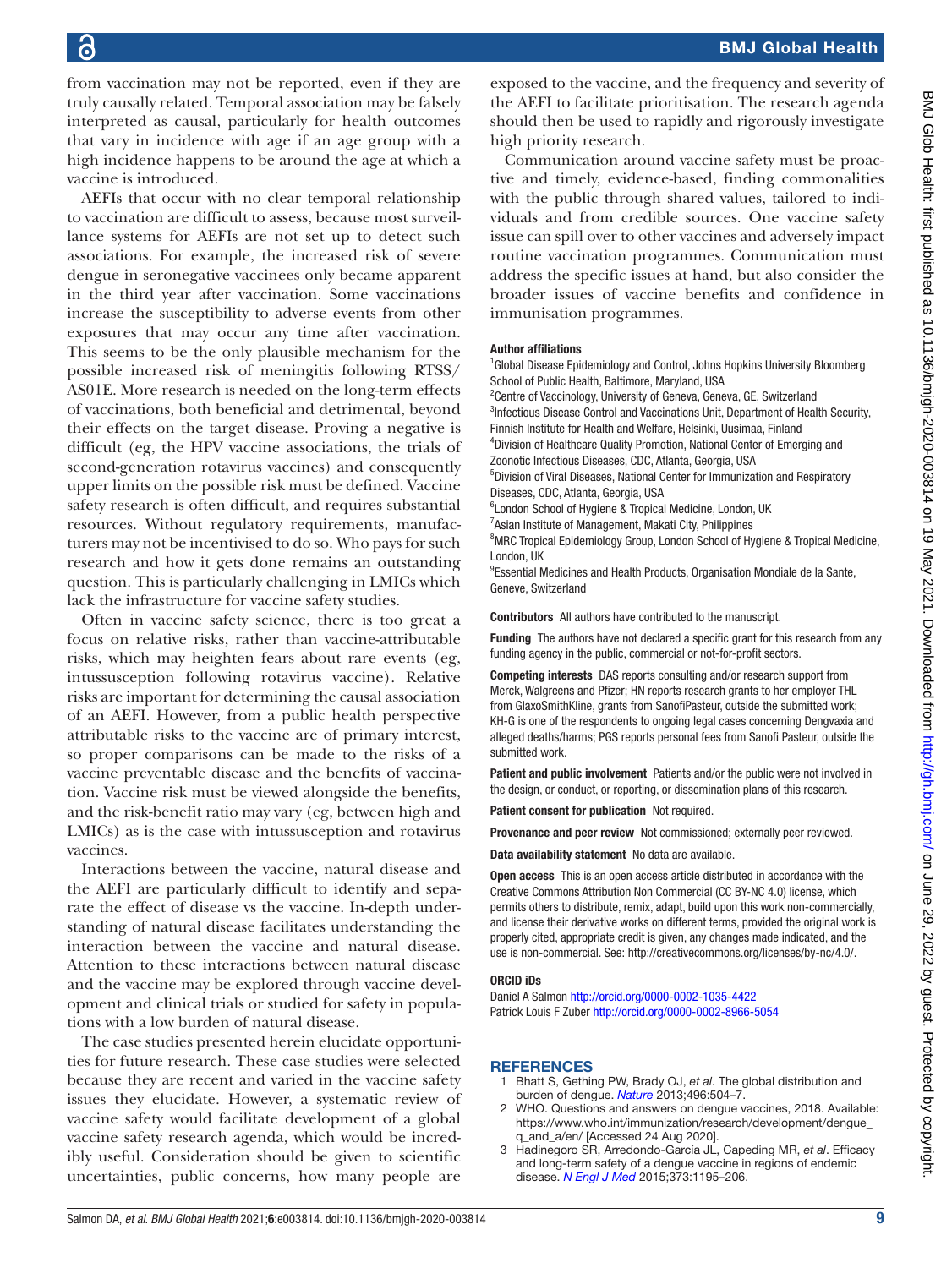## BMJ Global Health

- <span id="page-9-0"></span>4 Katzelnick LC, Harris E. Participants in the Summit on dengue immune correlates of protection. immune correlates of protection for dengue: state of the art and research agenda. *Vaccine* 2017;35:4659–69.
- <span id="page-9-1"></span>5 Sridhar S, Luedtke A, Langevin E, *et al*. Effect of dengue serostatus on dengue vaccine safety and efficacy. *[N Engl J Med](http://dx.doi.org/10.1056/NEJMoa1800820)* 2018;379:327–40.
- <span id="page-9-2"></span>6 Dengue vaccine: WHO position paper, September 2018 - Recommendations. *[Vaccine](http://dx.doi.org/10.1016/j.vaccine.2018.09.063)* 2019;37:4848–9.
- <span id="page-9-3"></span>7 Global Advisory Committee on vaccine safety, 6–7 December 2017. *[Wkly Epidemiol Rec](http://www.ncbi.nlm.nih.gov/pubmed/29350500)* 2018;93:17–30.
- <span id="page-9-4"></span>8 Flasche S, Smith PG. Sensitivity and negative predictive value for a rapid dengue test. *[Lancet Infect Dis](http://dx.doi.org/10.1016/S1473-3099(19)30167-7)* 2019;19:465–6.
- <span id="page-9-5"></span>9 Vannice KS, Wilder-Smith A, Barrett ADT, *et al*. Clinical development and regulatory points for consideration for second-generation live attenuated dengue vaccines. *[Vaccine](http://dx.doi.org/10.1016/j.vaccine.2018.02.062)* 2018;36:3411–7.
- <span id="page-9-6"></span>10 Shapshak P, Chiappelli F, Somboonwit C, *et al*. The influenza pandemic of 2009: lessons and implications. *[Mol Diagn Ther](http://dx.doi.org/10.1007/BF03256397)* 2011;15:63–81.
- <span id="page-9-7"></span>11 Lansbury LE, Smith S, Beyer W, *et al*. Effectiveness of 2009 pandemic influenza A(H1N1) vaccines: A systematic review and meta-analysis. *[Vaccine](http://dx.doi.org/10.1016/j.vaccine.2017.02.059)* 2017;35:1996–2006.
- <span id="page-9-8"></span>12 European Medicines Agency. European medicines Agency starts review of Pandemrix. press release 27 August EMA/543435/2010, 2010. Available: [https://www.ema.europa.eu/en/documents/press](https://www.ema.europa.eu/en/documents/press-release/european-medicines-agency-starts-review-pandemrix_en.pdf)[release/european-medicines-agency-starts-review-pandemrix\\_en.](https://www.ema.europa.eu/en/documents/press-release/european-medicines-agency-starts-review-pandemrix_en.pdf) [pdf](https://www.ema.europa.eu/en/documents/press-release/european-medicines-agency-starts-review-pandemrix_en.pdf)
- <span id="page-9-9"></span>13 European Center for Disease Control. Technical report 2012. narcolepsy in association with pandemic influenza vaccination. A multi-country European epidemiological investigation. Available: [https://www.ecdc.europa.eu/sites/portal/files/media/en/publications/](https://www.ecdc.europa.eu/sites/portal/files/media/en/publications/Publications/Vaesco%20in%20brief%20final.pdf) [Publications/Vaesco%20in%20brief%20final.pdf](https://www.ecdc.europa.eu/sites/portal/files/media/en/publications/Publications/Vaesco%20in%20brief%20final.pdf)
- <span id="page-9-10"></span>14 Nohynek H, Jokinen J, Partinen M, *et al*. AS03 adjuvanted AH1N1 vaccine associated with an abrupt increase in the incidence of childhood narcolepsy in Finland. *[PLoS One](http://dx.doi.org/10.1371/journal.pone.0033536)* 2012;7:e33536.
- <span id="page-9-11"></span>15 Occurrence of narcolepsy with cataplexy among children and adolescents in relation to the H1N1 pandemic and Pandemrix vaccinations ‐ results of a case inventory study by the Mpa in Sweden during 2009‐2010. Available: [http://www.lakemedelsverket.](http://www.lakemedelsverket.se/upload/nyheter/2011/Fallinventeringsrapport_pandermrix_110630) [se/upload/nyheter/2011/Fallinventeringsrapport\\_pandermrix\\_](http://www.lakemedelsverket.se/upload/nyheter/2011/Fallinventeringsrapport_pandermrix_110630) [110630](http://www.lakemedelsverket.se/upload/nyheter/2011/Fallinventeringsrapport_pandermrix_110630)
- <span id="page-9-12"></span>16 Stowe J, Andrews N, Kosky C, *et al*. Risk of narcolepsy after AS03 adjuvanted pandemic A/H1N1 2009 influenza vaccine in adults: a Case-Coverage study in England. *[Sleep](http://dx.doi.org/10.5665/sleep.5752)* 2016;39:1051–7.
- <span id="page-9-13"></span>17 Montplaisir J, Petit D, Quinn M-J, *et al*. Risk of narcolepsy associated with inactivated adjuvanted (AS03) A/H1N1 (2009) pandemic influenza vaccine in Quebec. *[PLoS One](http://dx.doi.org/10.1371/journal.pone.0108489)* 2014;9:e108489.
- <span id="page-9-14"></span>18 Weibel D, Sturkenboom M, Black S, *et al*. Narcolepsy and adjuvanted pandemic influenza A (H1N1) 2009 vaccines - Multicountry assessment. *[Vaccine](http://dx.doi.org/10.1016/j.vaccine.2018.08.008)* 2018;36:6202–11.
- <span id="page-9-15"></span>19 Sarkanen TO, Alakuijala APE, Dauvilliers YA, *et al*. Incidence of narcolepsy after H1N1 influenza and vaccinations: systematic review and meta-analysis. *[Sleep Med Rev](http://dx.doi.org/10.1016/j.smrv.2017.06.006)* 2018;38:177–86.
- <span id="page-9-16"></span>20 Bomfim IL, Lamb F, Fink K, *et al*. The immunogenetics of narcolepsy associated with A(H1N1)pdm09 vaccination (Pandemrix) supports a potent gene-environment interaction. *[Genes Immun](http://dx.doi.org/10.1038/gene.2017.1)* 2017;18:75–81.
- <span id="page-9-17"></span>21 Han F, Lin L, Warby SC, *et al*. Narcolepsy onset is seasonal and increased following the 2009 H1N1 pandemic in China. *[Ann Neurol](http://dx.doi.org/10.1002/ana.22587)* 2011;70:410–7.
- <span id="page-9-18"></span>22 Huang W-T, Huang Y-S, Hsu C-Y, *et al*. Narcolepsy and 2009 H1N1 pandemic vaccination in Taiwan. *[Sleep Med](http://dx.doi.org/10.1016/j.sleep.2018.10.036)* 2020;66:276–81.
- <span id="page-9-19"></span>23 Trogstad L, Bakken IJ, Gunnes N, *et al*. Narcolepsy and hypersomnia in Norwegian children and young adults following the influenza A(H1N1) 2009 pandemic. *[Vaccine](http://dx.doi.org/10.1016/j.vaccine.2017.02.053)* 2017;35:1879–85.
- <span id="page-9-20"></span>24 Van Kerkhove MD, Hirve S, Koukounari A, *et al*. Estimating agespecific cumulative incidence for the 2009 influenza pandemic: a meta-analysis of A(H1N1)pdm09 serological studies from 19 countries. *[Influenza Other Respir Viruses](http://dx.doi.org/10.1111/irv.12074)* 2013;7:872–86.
- <span id="page-9-21"></span>25 Edwards K, Lambert PH, Black S. Narcolepsy and pandemic influenza vaccination: what we need to know to be ready for the next pandemic. *Pediatr Infect Dis J* 2019;38:873–6.
- <span id="page-9-22"></span>26 Edwards K, Hanquet G, Black S, *et al*. Meeting report narcolepsy and pandemic influenza vaccination: what we know and what we need to know before the next pandemic? A report from the 2nd IABS meeting. *[Biologicals](http://dx.doi.org/10.1016/j.biologicals.2019.05.005)* 2019;60:1–7.
- <span id="page-9-23"></span>27 Edwards K, Lambert P-H, Black S. Narcolepsy and pandemic influenza vaccination: what we need to know to be ready for the next pandemic. *[Pediatr Infect Dis J](http://dx.doi.org/10.1097/INF.0000000000002398)* 2019;38:873–6.
- <span id="page-9-24"></span>28 16 centers for disease control and prevention. intussusception among recipients of rotavirus vaccine-United states, 1998-1999. *MMWR Morb Mortal Wkly Rep* 1999;48:577–81.
- <span id="page-9-25"></span>29 Peter G, Myers MG, National Vaccine Advisory Committee, *et al*. Intussusception, rotavirus, and oral vaccines: summary of a workshop. *[Pediatrics](http://dx.doi.org/10.1542/peds.110.6.e67)* 2002;110:e67.
- <span id="page-9-26"></span>30 Centers for Disease Control and Prevention (CDC). Withdrawal of rotavirus vaccine recommendation. *[MMWR Morb Mortal Wkly Rep](http://www.ncbi.nlm.nih.gov/pubmed/10577495)* 1999;48:1007.
- <span id="page-9-27"></span>31 Rennels MB, Parashar UD, Holman RC, *et al*. Lack of an apparent association between intussusception and wild or vaccine rotavirus infection. *[Pediatr Infect Dis J](http://dx.doi.org/10.1097/00006454-199810000-00018)* 1998;17:924–5.
- <span id="page-9-28"></span>32 Recommendations of the Advisory Committee on Immunization Practices (ACIP). Rotavirus vaccine for the prevention of rotavirus gastroenteritis among children. *MMWR Recomm Rep* 1999;48:1–20.
- <span id="page-9-29"></span>Conclusions and recommendations from the immunization strategic Advisory group. *Wkly Epidemiol Rec* 2006;81:2–11.
- <span id="page-9-30"></span>34 Patel MM, López-Collada VR, Bulhões MM, *et al*. Intussusception risk and health benefits of rotavirus vaccination in Mexico and Brazil. *[N Engl J Med](http://dx.doi.org/10.1056/NEJMoa1012952)* 2011;364:2283–92.
- <span id="page-9-31"></span>35 Carlin JB, Macartney KK, Lee KJ, *et al*. Intussusception risk and disease prevention associated with rotavirus vaccines in Australia's national immunization program. *[Clin Infect Dis](http://dx.doi.org/10.1093/cid/cit520)* 2013;57:1427–34.
- <span id="page-9-32"></span>36 Yih WK, Lieu TA, Kulldorff M, *et al*. Intussusception risk after rotavirus vaccination in U.S. infants. *[N Engl J Med](http://dx.doi.org/10.1056/NEJMoa1303164)* 2014;370:503–12.
- <span id="page-9-33"></span>37 Yung C-F, Chan SP, Soh S, *et al*. Intussusception and monovalent rotavirus vaccination in Singapore: self-controlled case series and risk-benefit study. *[J Pediatr](http://dx.doi.org/10.1016/j.jpeds.2015.03.038)* 2015;167:163–8.
- <span id="page-9-34"></span>38 Velázquez FR, Colindres RE, Grajales C, *et al*. Postmarketing surveillance of intussusception following mass introduction of the attenuated human rotavirus vaccine in Mexico. *[Pediatr Infect Dis J](http://dx.doi.org/10.1097/INF.0b013e318253add3)* 2012;31:736–44.
- <span id="page-9-35"></span>39 Weintraub ES, Baggs J, Duffy J, *et al*. Risk of intussusception after monovalent rotavirus vaccination. *[N Engl J Med](http://dx.doi.org/10.1056/NEJMoa1311738)* 2014;370:513–9.
- <span id="page-9-36"></span>40 Stowe J, Andrews N, Ladhani S, *et al*. The risk of intussusception following monovalent rotavirus vaccination in England: a selfcontrolled case-series evaluation. *[Vaccine](http://dx.doi.org/10.1016/j.vaccine.2016.04.050)* 2016;34:3684–9.
- <span id="page-9-37"></span>41 Rotavirus vaccines. WHO position paper - January 2013. *Wkly Epidemiol Rec* 2013;88:49–64.
- <span id="page-9-38"></span>42 Tate JE, Mwenda JM, Armah G, *et al*. Evaluation of intussusception after monovalent rotavirus vaccination in Africa. *[N Engl J Med](http://dx.doi.org/10.1056/NEJMoa1713909)* 2018;378:1521–8.
- <span id="page-9-39"></span>43 Groome MJ, Tate JE, Arnold M. Evaluation of intussusception after oral monovalent rotavirus vaccination in South Africa. *Clin Infect Dis* 2019.
- <span id="page-9-40"></span>44 Williams K, Koyama T, Schulz D, *et al*. Use of fluoroscopy to study in vivo motility in mouse pups. *[J Pediatr Gastroenterol Nutr](http://dx.doi.org/10.1097/MPG.0b013e31820a0e86)* 2011;52:679–85.
- <span id="page-9-41"></span>45 Killoran KE, Miller AD, Uray KS, *et al*. Role of innate immunity and altered intestinal motility in LPS- and MnCl2-induced intestinal intussusception in mice. *[Am J Physiol Gastrointest Liver Physiol](http://dx.doi.org/10.1152/ajpgi.00264.2013)* 2014;306:G445–53.
- <span id="page-9-42"></span>46 Patel M, Shane AL, Parashar UD, *et al*. Oral rotavirus vaccines: how well will they work where they are needed most? *[J Infect Dis](http://dx.doi.org/10.1086/605035)* 2009;200:S39–48.
- <span id="page-9-43"></span>47 Murphy TV, Gargiullo PM, Massoudi MS, *et al*. Intussusception among infants given an oral rotavirus vaccine. *[N Engl J Med](http://dx.doi.org/10.1056/NEJM200102223440804)* 2001;344:564–72.
- <span id="page-9-44"></span>48 Simonsen L, Viboud C, Elixhauser A, *et al*. More on RotaShield and intussusception: the role of age at the time of vaccination. *[J Infect](http://dx.doi.org/10.1086/431512)  [Dis](http://dx.doi.org/10.1086/431512)* 2005;192:S36–43.
- <span id="page-9-45"></span>49 Rothman KJ, Young-Xu Y, Arellano F. Age dependence of the relation between reassortant rotavirus vaccine (RotaShield) and intussusception. *[J Infect Dis](http://dx.doi.org/10.1086/500217)* 2006;193:898. author reply 898-9.
- <span id="page-9-46"></span>50 Global Advisory Committee on vaccine safety, report of meeting held 17-18 June 2009. *[Wkly Epidemiol Rec](http://www.ncbi.nlm.nih.gov/pubmed/19860024)* 2009;84:325–32.
- <span id="page-9-47"></span>51 Patel MM, Clark AD, Sanderson CFB, *et al*. Removing the age restrictions for rotavirus vaccination: a benefit-risk modeling analysis. *[PLoS Med](http://dx.doi.org/10.1371/journal.pmed.1001330)* 2012;9:e1001330.
- <span id="page-9-48"></span>52 Simonsen L, Morens D, Elixhauser A, *et al*. Effect of rotavirus vaccination programme on trends in admission of infants to hospital for intussusception. *[Lancet](http://dx.doi.org/10.1016/S0140-6736(01)06346-2)* 2001;358:1224–9.
- <span id="page-9-49"></span>53 Yen C, Tate JE, Steiner CA, *et al*. Trends in intussusception hospitalizations among US infants before and after implementation of the rotavirus vaccination program, 2000-2009. *[J Infect Dis](http://dx.doi.org/10.1093/infdis/jis314)* 2012;206:41–8.
- <span id="page-9-50"></span>54 Tate JE, Yen C, Steiner CA, *et al*. Intussusception rates before and after the introduction of rotavirus vaccine. *[Pediatrics](http://dx.doi.org/10.1542/peds.2016-1082)* 2016;138. doi:10.1542/peds.2016-1082. [Epub ahead of print: 24 08 2016].
- <span id="page-9-51"></span>55 Burke RM, Tate JE, Dahl RM. Does rotavirus vaccination affect longer-term intussusception risk in US infants? *J Pediatric Infect Dis Soc* 2019.
- <span id="page-9-52"></span>56 Bhandari N, Rongsen-Chandola T, Bavdekar A, *et al*. Efficacy of a monovalent human-bovine (116E) rotavirus vaccine in Indian